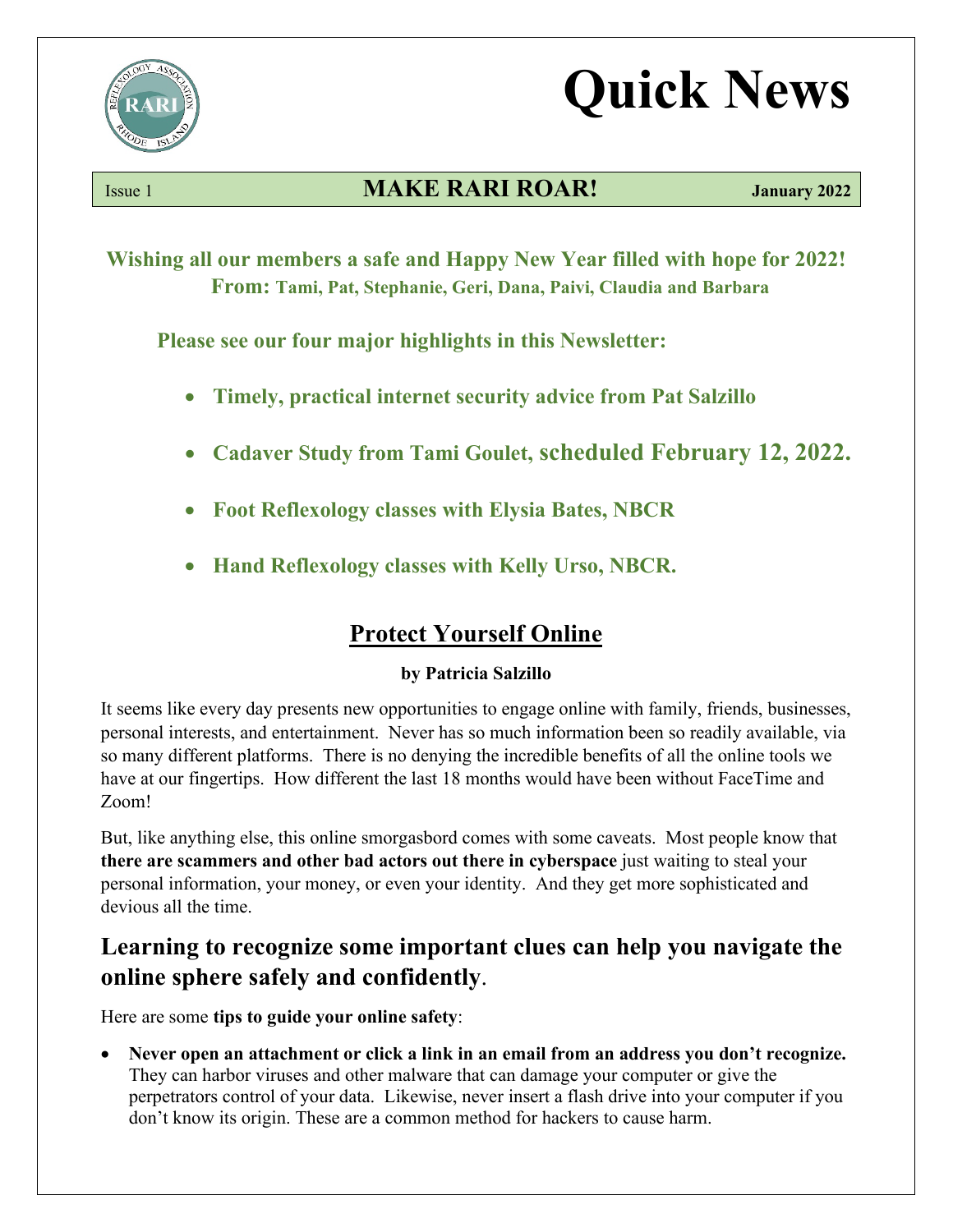- **Be wary of social media "quizzes**" that ask you things like what street you lived on as a child or what is the name of your favorite teacher. Scammers harvest this kind of information, which is often used as security questions for online banking or other sites.
- **Accept friend requests with caution**. If you don't know the person or at least have some mutual friends, it's probably a good idea to ignore the request.
- Some general recommendations:
	- o **If an offer looks too good to be true, it probably is**. Always err on the side of caution and **verify the validity of any online offer** you find interesting. **Be proactive rather than reactive**; for example, instead of clicking a link in an email, use your search engine to look up the company or site and navigate directly to it.
	- o If someone you don't know sends you a message **"urgently requiring your action," think before you act.**
	- o If an unexpected message appears to be coming from your bank or your credit card company, **call customer support and verify** that it is legitimate.
	- o **Install an antivirus program on** your computer and keep it up to date and running on an automatic schedule.
	- o **Enable multi-factor authentication whenever possible.** This is where you must enter a secondary code or click an approval button on your mobile or other device after logging into a site, such as online banking. A few extra seconds of verification are worth it!

The link below offers some additional helpful tips, and there are many online resources to help keep you protected: **[Online Scams \(norton.com\)](https://us.norton.com/internetsecurity-online-scams.html#:%7E:text=Internet%20scams%20are%20different%20methodologies%20of%20Fraud%2C%20facilitated,Phishing.%20The%20top%20online%20scam%20today%20is%20Phishing.)**

## **EDUCATION: Cadaver Study Tami Goulet**

**Date:** Saturday, February 12, 2022

**Place:** URI Physical Therapy Laboratory 25 West Independence Way, Kingston, RI **We will meet at the back door of the cadaver lab near the tennis courts.**

**Time:** 9AM to 11:30AM

**Cost:** \$35 for RARI members and \$40 for non-members. Space is limited to 20 attendees.

#### **Please send registration request/questions to [tamigoulet@yahoo.com](mailto:tamigoulet@yahoo.com)**.

Attendance is restricted to those 18 years old and older, unless special arrangements are made, and to reflexologists, medical personnel, alternative modalities caretakers, anatomists, artists, students, etc.

It's an unusual opportunity for a unique experience in education. Gloves and protective eyewear will be provided. Vicks vapor rub can help if you are scent sensitive. There will be pre- and post-Q and A discussions. Come with your own agenda, objectives, etc. Usually 6 cadavers are available in various degrees of dissection. There may be possibilities of observing implants, pacemakers, etc. Photography prohibited for privacy.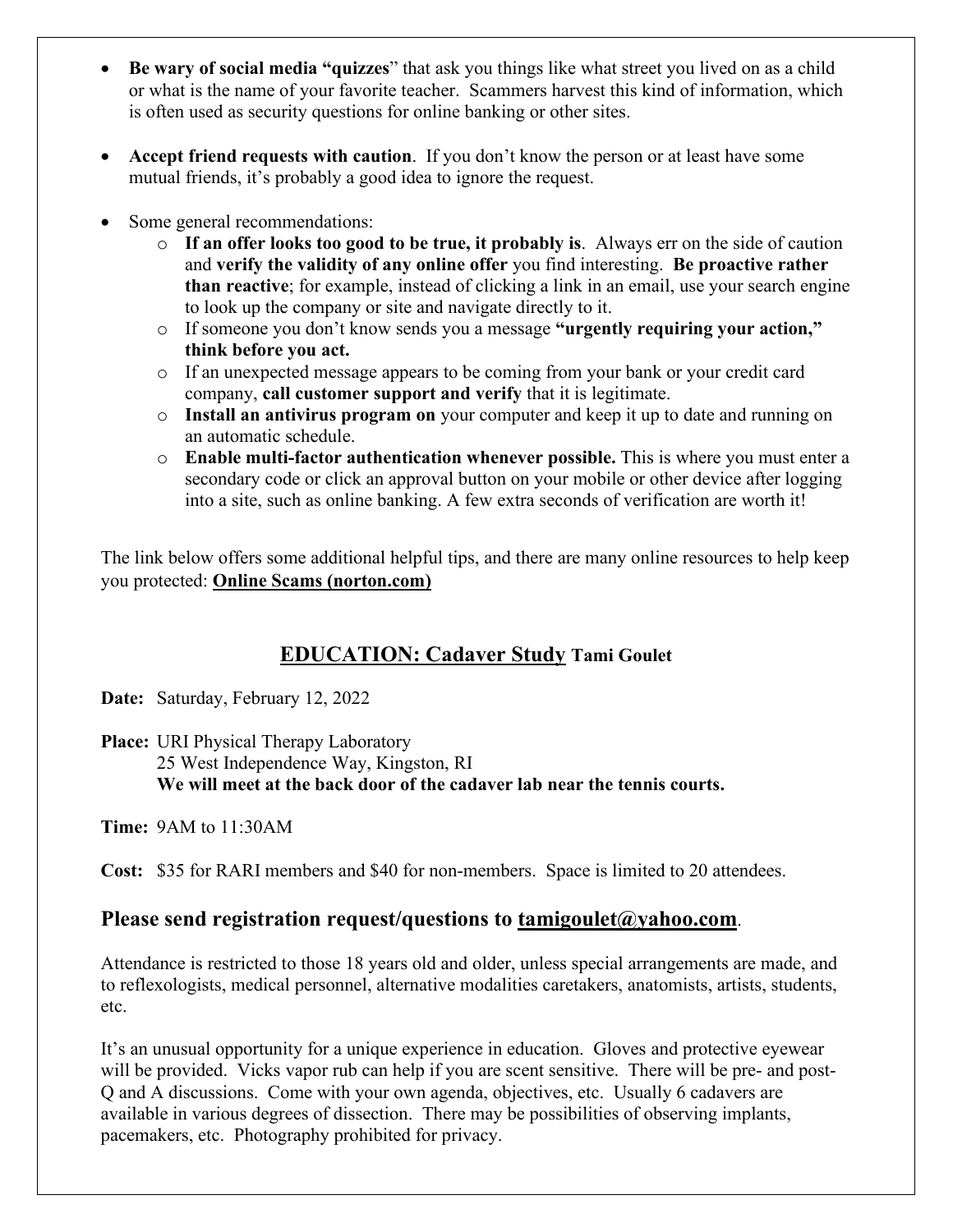We will apply for CEU's.

Looking forward to a great educational experience!

Thanks to Dalia Pucci for coordinating with Dr. John McLinden at URI!

# **Highlighting and thanking our two Rhode Island Educators Elysia Bates and Kelly Urso.**

We are very proud to have two Reflexology educators who are members of RARI and have been educating Reflexologists for more than twenty years. Students have come from surrounding states to take classes from our experienced and dedicated teachers. Both Elysia and Kelly are Board Certified by the American Reflexology Certification Board. They have also served as past Presidents of RARI. Kelly has also served as the President of the National Council for Reflexology Educators (NCRE).

# **Foot Reflexology Classes Elysia Bates, NBCR**

#### **All That Matters, Wakefield, RI See website: allthatmatters.com for complete information**

### **Integrative Reflexology Certification Program**

#### ONLINE OPTIONAL

Sat, Feb 12, 2022 at 9:00 am - 5:00 pm

This 300-hour professional certification in the art, history, science, philosophy, and methodology of reflexology is based on a 11-week training, with anatomy and physiology in the morning session and hands-on training in the afternoon session

#### TRAINING SCHEDULE

Certification program runs February 12 – June 26, 2022, for a total of 11 required weekends. Complete attendance at all weekend modules is mandatory, and all requirements must be fulfilled for certification.

#### **TO COMPLETE YOUR REGISTRATION**

1. Fill out and submit [application](https://forms.gle/zZdsdBqNPNG8HRfW6) by February 1, 2022.

2.Call All That Matters Front Desk at 401.782.2126 to pay in full or make a deposit**.**